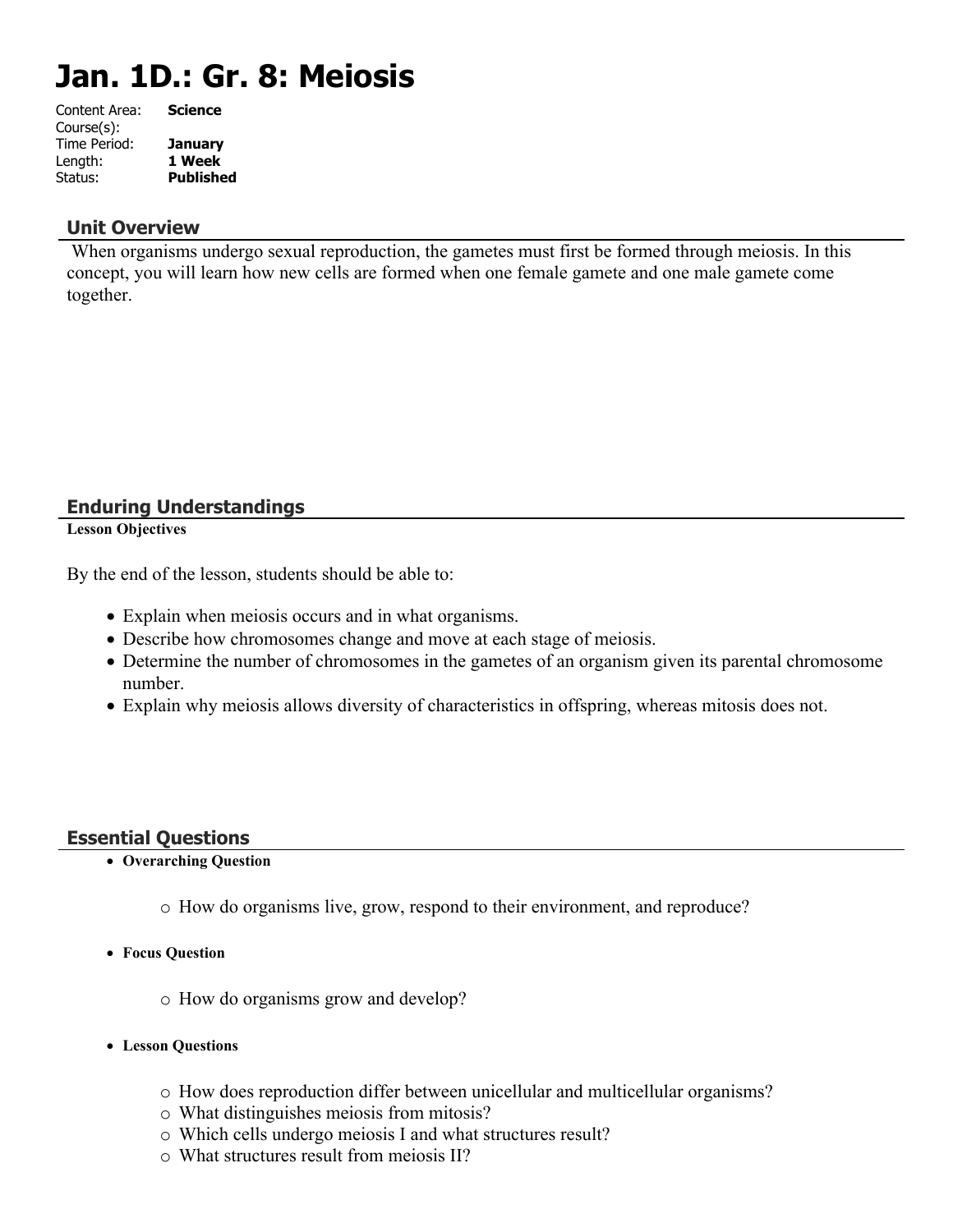- **Can You Explain?**
	- o What happens during each stage of meiosis, and what are the benefits of this type of reproduction?

# **Instructional Strategies & Learning Activities**

• [The Five E Instructional Model](https://app.discoveryeducation.com/learn/techbook/units/3391ad2d-bceb-45dc-a68b-8fd21ab33671/concepts/a7c5a927-05ca-4b90-ae84-417b98b9c5ef/lesson/sections/25f0804e-d59f-494c-a441-f8885091b210#5e94cb9b-6305-4f52-8881-3afb41960e27)

Science Techbook follows the 5E instructional model. As you plan your lesson, the provided Model Lesson includes strategies for each of the 5Es.

• [Engage \(45–90 minutes\)](https://app.discoveryeducation.com/learn/techbook/units/3391ad2d-bceb-45dc-a68b-8fd21ab33671/concepts/a7c5a927-05ca-4b90-ae84-417b98b9c5ef/lesson/sections/25f0804e-d59f-494c-a441-f8885091b210#a6b8ff95-984f-435e-a227-432e57066965)

Students are presented with the phenomenon of reproduction in bacteria and humans. Students begin to formulate ideas around the Can You Explain? (CYE) question.

• [Explore \(180 minutes\)](https://app.discoveryeducation.com/learn/techbook/units/3391ad2d-bceb-45dc-a68b-8fd21ab33671/concepts/a7c5a927-05ca-4b90-ae84-417b98b9c5ef/lesson/sections/25f0804e-d59f-494c-a441-f8885091b210#745a2b7a-168d-492b-9b03-1a8cac812b11)

Students investigate questions about how cells reproduce by using evidence from text and media assets. Students complete an Exploration about meiosis and mitosis.

• [Explain \(45–90 minutes\)](https://app.discoveryeducation.com/learn/techbook/units/3391ad2d-bceb-45dc-a68b-8fd21ab33671/concepts/a7c5a927-05ca-4b90-ae84-417b98b9c5ef/lesson/sections/25f0804e-d59f-494c-a441-f8885091b210#a5e5e4ac-fa96-43e1-8bef-9a3cbf0ea6bf)

Students construct scientific explanations to the CYE question by including evidence of what happens during each stage of meiosis, and what the benefits of this type of reproduction are.

• [Elaborate with STEM \(45–135 minutes\)](https://app.discoveryeducation.com/learn/techbook/units/3391ad2d-bceb-45dc-a68b-8fd21ab33671/concepts/a7c5a927-05ca-4b90-ae84-417b98b9c5ef/lesson/sections/25f0804e-d59f-494c-a441-f8885091b210#762c072d-f7bc-4289-b5a3-62fdd290b71b)

Students apply their understanding of meiosis as they learn about in vitro fertilization, calculate gamete possibilities, and investigate recombinant DNA.

• [Evaluate \(45–90 minutes\)](https://app.discoveryeducation.com/learn/techbook/units/3391ad2d-bceb-45dc-a68b-8fd21ab33671/concepts/a7c5a927-05ca-4b90-ae84-417b98b9c5ef/lesson/sections/25f0804e-d59f-494c-a441-f8885091b210#601d20c9-aca3-4f5b-b8a0-8f50d3665c83)

Students are evaluated on the state science standards, as well as Standards in ELA/Literacy and Standards in Math standards, using Board Builder and the provided concept summative assessments.

# **Integration of Career Readiness, Life Literacies and Key Skills**

Students will work in small groups or partnerships to conduct investigations, build models or prototypes and present findings.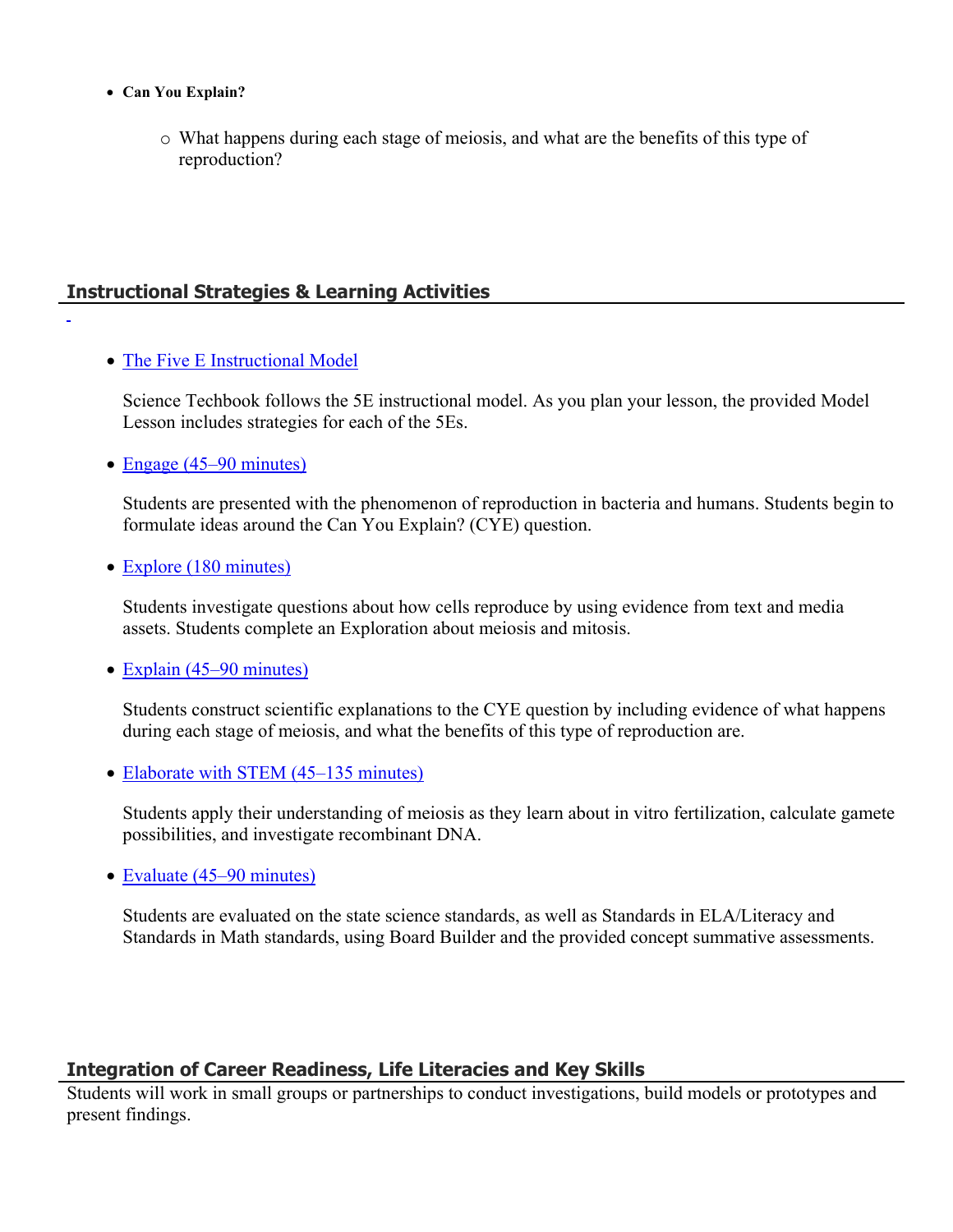|                      | An individual's strengths, lifestyle goals, choices, and interests affect employment and<br>income.                                                                                                                 |
|----------------------|---------------------------------------------------------------------------------------------------------------------------------------------------------------------------------------------------------------------|
|                      | Increases in the quantity of information available through electronic means have<br>heightened the need to check sources for possible distortion, exaggeration, or<br>misrepresentation.                            |
| WRK.9.2.8.CAP.3      | Explain how career choices, educational choices, skills, economic conditions, and personal<br>behavior affect income.                                                                                               |
| TECH.9.4.8.IML.1     | Critically curate multiple resources to assess the credibility of sources when searching for<br>information.                                                                                                        |
| WRK.9.2.8.CAP.2      | Develop a plan that includes information about career areas of interest.                                                                                                                                            |
| WRK.9.2.8.CAP.4      | Explain how an individual's online behavior (e.g., social networking, photo exchanges,<br>video postings) may impact opportunities for employment or advancement.                                                   |
| TECH.9.4.8.IML.3     | Create a digital visualization that effectively communicates a data set using formatting<br>techniques such as form, position, size, color, movement, and spatial grouping (e.g.,<br>6.SP.B.4, 7.SP.B.8b).          |
| <b>WRK.9.2.8.CAP</b> | <b>Career Awareness and Planning</b>                                                                                                                                                                                |
| WRK.9.2.8.CAP.1      | Identify offerings such as high school and county career and technical school courses,<br>apprenticeships, military programs, and dual enrollment courses that support career or<br>occupational areas of interest. |
|                      | Detailed examples exist to illustrate crediting others when incorporating their digital<br>artifacts in one's own work.                                                                                             |
| TECH.9.4.8.IML.4     | Ask insightful questions to organize different types of data and create meaningful<br>visualizations.                                                                                                               |
| TECH.9.4.8.DC.2      | Provide appropriate citation and attribution elements when creating media products (e.g.,<br>$W.6.8$ ).                                                                                                             |
| TECH.9.4.8.DC.1      | Analyze the resource citations in online materials for proper use.                                                                                                                                                  |
|                      |                                                                                                                                                                                                                     |

# **Technology and Design Integration**

Technology is fully integrated using Discovery Techbook.

|                   | Troubleshooting a problem is more effective when knowledge of the specific device along<br>with a systematic process is used to identify the source of a problem.                                                                                        |
|-------------------|----------------------------------------------------------------------------------------------------------------------------------------------------------------------------------------------------------------------------------------------------------|
|                   | Data is represented in many formats. Software tools translate the low-level representation<br>of bits into a form understandable by individuals. Data is organized and accessible based<br>on the application used to store it.                          |
| CS.6-8.8.1.8.DA.1 | Organize and transform data collected using computational tools to make it usable for a<br>specific purpose.                                                                                                                                             |
|                   | People use digital devices and tools to automate the collection, use, and transformation of<br>data. The manner in which data is collected and transformed is influenced by the type of<br>digital device(s) available and the intended use of the data. |
| CS.6-8.8.1.8.CS.4 | Systematically apply troubleshooting strategies to identify and resolve hardware and<br>software problems in computing systems.                                                                                                                          |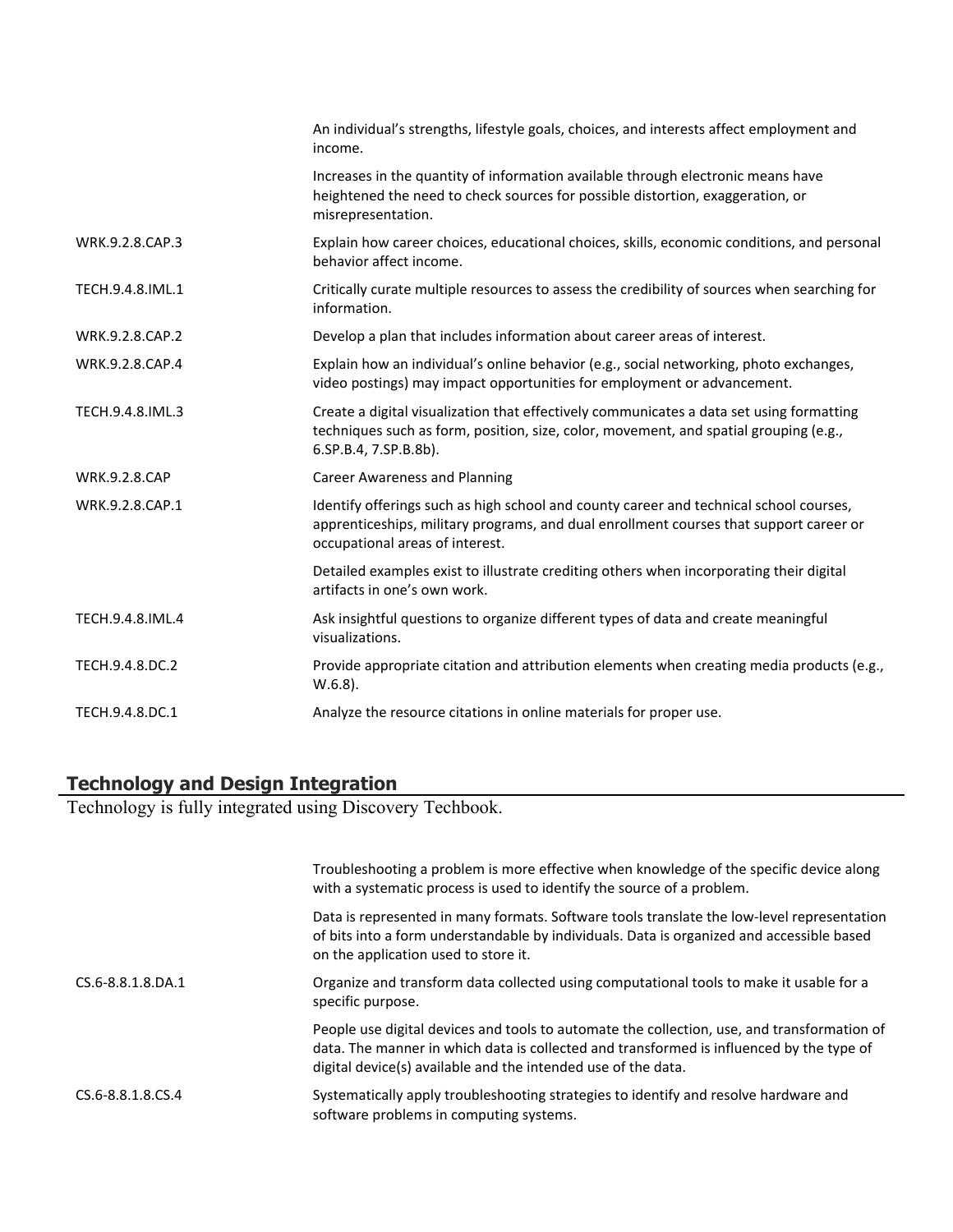# **Interdisciplinary Connections**

| LA.SL.8.4  | Present claims and findings, emphasizing salient points in a focused, coherent manner<br>with relevant evidence, sound valid reasoning, and well-chosen details; use appropriate<br>eye contact, adequate volume, and clear pronunciation.                |
|------------|-----------------------------------------------------------------------------------------------------------------------------------------------------------------------------------------------------------------------------------------------------------|
| LA.RI.8.1  | Cite the textual evidence and make relevant connections that most strongly supports an<br>analysis of what the text says explicitly as well as inferences drawn from the text.                                                                            |
| LA.W.8.1   | Write arguments to support claims with clear reasons and relevant evidence.                                                                                                                                                                               |
| LA.RI.8.4  | Determine the meaning of words and phrases as they are used in a text, including<br>figurative, connotative, and technical meanings; analyze the impact of specific word<br>choices on meaning and tone, including analogies or allusions to other texts. |
| LA.W.8.7   | Conduct short research projects to answer a question (including a self-generated<br>question), drawing on several sources and generating additional related, focused<br>questions that allow for multiple avenues of exploration.                         |
| LA.RI.8.7  | Evaluate the advantages and disadvantages of using different mediums (e.g., print or<br>digital text, video, multimedia) to present a particular topic or idea.                                                                                           |
| LA.W.8.2   | Write informative/explanatory texts to examine a topic and convey ideas, concepts, and<br>information through the selection, organization, and analysis of relevant content.                                                                              |
| LA.RI.8.8  | Delineate and evaluate the argument and specific claims in a text, assessing whether the<br>reasoning is sound and the evidence is relevant and sufficient; recognize when irrelevant<br>evidence is introduced.                                          |
| LA.RI.8.10 | By the end of the year read and comprehend literary nonfiction at grade level text-<br>complexity or above, with scaffolding as needed.                                                                                                                   |
| LA.SL.8.1  | Engage effectively in a range of collaborative discussions (one-on-one, in groups, and<br>teacher-led) with diverse partners on grade 8 topics, texts, and issues, building on others'<br>ideas and expressing their own clearly.                         |

# **Differentiation**

- 1. If you feel that students need support in understanding the process of meiosis, have them watch the Meiosis glossary animation, stopping after each slide to discuss what happened and check for understanding. Instruct students to make drawings showing the appearance of the cell during each phase, with brief notes describing what takes place. Follow this up with a class discussion, using drawings, to reinforce learning.
- 2. Have a class discussion in which you ask students to explain why the variety of different types of gametes is an important result of

1. Allow Spanishspeaking students to complete the Spanish version of the Exploration [Yo](https://app.discoveryeducation.com/player/view/assetGuid/01eb911a-f324-4601-9c79-4b7d1dce8b9a) [u Say Meiosis, I](https://app.discoveryeducation.com/player/view/assetGuid/01eb911a-f324-4601-9c79-4b7d1dce8b9a)  [Say Mitosis.](https://app.discoveryeducation.com/player/view/assetGuid/01eb911a-f324-4601-9c79-4b7d1dce8b9a) After completing the Exploration, have students work with a partner to complete the Student Guide in English.

#### [Struggling Students](https://app.discoveryeducation.com/player/view/assetGuid/4995767F-D634-40C6-B25B-BDEA06E14F90) [ELL](https://app.discoveryeducation.com/player/view/assetGuid/D727DF69-B79B-4A92-AA1F-CE23C74D98D9) Accelerated Students

- 1. Ask students to think about and predict whether there might be a relationship between organism type and size and chromosome number. Then, assign them to research how many chromosomes different species of organisms have. Instruct them to select a wide variety of organism types, including mammals, reptiles, plants, and bacteria. Ask them whether their research results confirmed or refuted their predictions.
- 2. Challenge students to create a series of diagrams showing how the sex chromosomes (X and Y) are sorted in meiosis into gametes.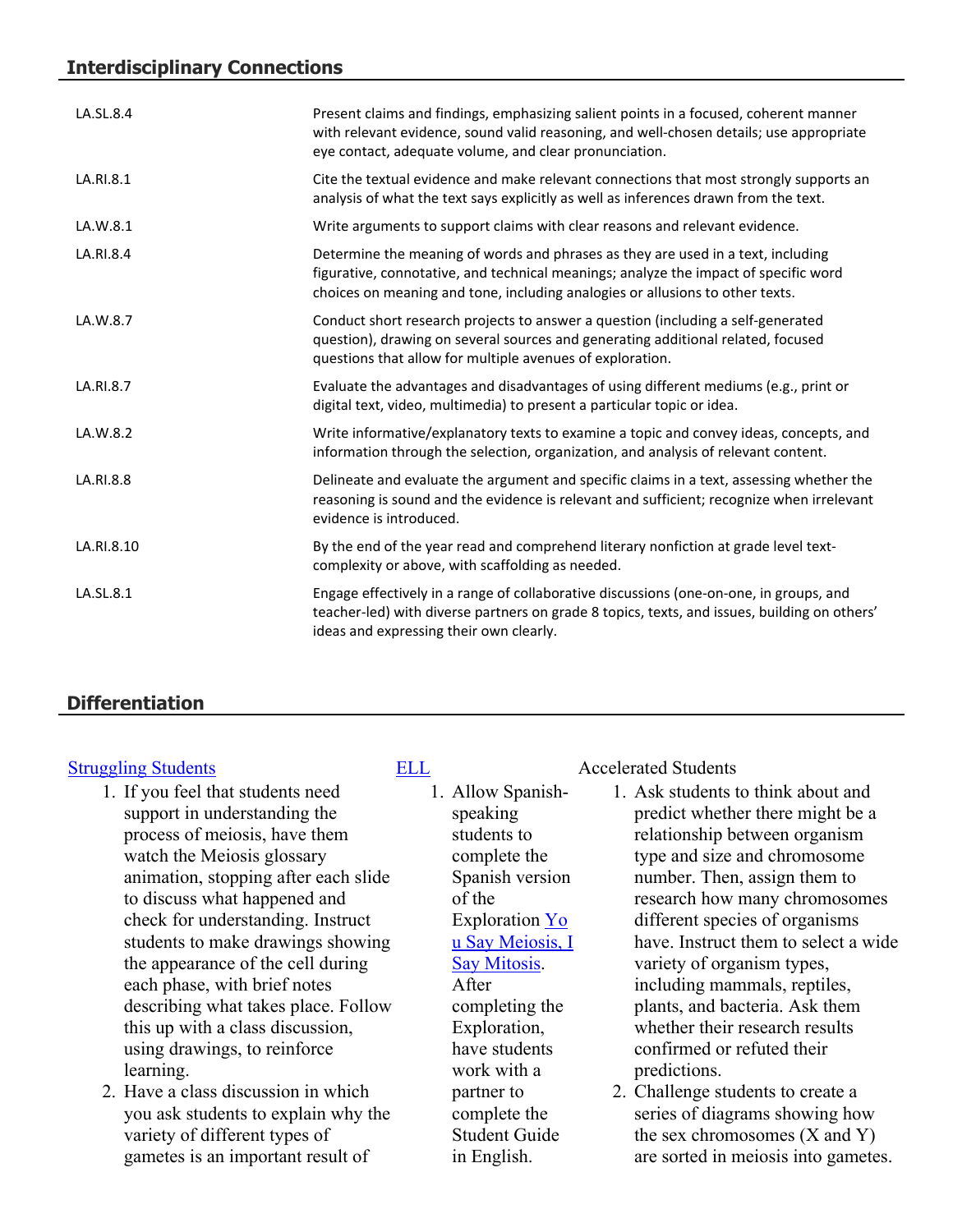meiosis. Students should understand that meiosis increases genetic diversity in a population. This genetic diversity increases the chances for survival of populations when environmental changes occur. 2. Have students divide up into groups and do the [Hands-On](https://app.discoveryeducation.com/player/view/assetGuid/8187e494-acbe-401b-a269-fd7fd84b083c)  **Activity** [Meiosis](https://app.discoveryeducation.com/player/view/assetGuid/8187e494-acbe-401b-a269-fd7fd84b083c)  [Simulation](https://app.discoveryeducation.com/player/view/assetGuid/8187e494-acbe-401b-a269-fd7fd84b083c). Creating a model of meiosis will help students learn by doing and help cement new English vocabulary.

Instruct them to use their diagrams to explain why the chance of an offspring being either gender is about 50%.

[Differentiation in science](http://www.brighthubeducation.com/teaching-gifted-students/65181-differentiation-techniques-and-activities-in-the-classroom-for-gifted-students/) can be accomplished in several ways. Once you have given a pre-test to students, you know what information has already been mastered and what they still need to work on. Next, you design activities, discussions, lectures, and so on to teach information to students. The best way is to have two or three groups of students divided by ability level.

While you are instructing one group, the other groups are working on activities to further their knowledge of the concepts. For example, while you are helping one group learn the planet names in order, another group is researching climate, size, and distance from the moon of each planet. Then the groups switch, and you instruct the second group on another objective from the space unit. The first group practices writing the order of the planets and drawing a diagram of them.

Here are some ideas for the classroom when you are using differentiation in science:

- Create a tic-tac-toe board that lists different activities at different ability levels. When students aren't involved in direct instruction with you, they can work on activities from their tic-tac-toe board. These boards have nine squares, like a tic-tac-toe board; and each square lists an activity that corresponds with the science unit. For example, one solar system activity for advanced science students might be to create a power point presentation about eclipses. For beginning students, an activity might be to make a poster for one of the planets and include important data such as size, order from the sun, whether it has moons, and so on.
- Find websites on the current science unit that students can explore on their own.
- Allow students to work in small groups to create a project throughout the entire unit. For example, one group might create a solar system model to scale. Another group might write a play about the solar system. This is an activity these groups can work on while they are not working directly with you.

Differentiation in science gets students excited to learn because it challenges them to expand their knowledge and skills, instead of teaching the whole group concepts they have already mastered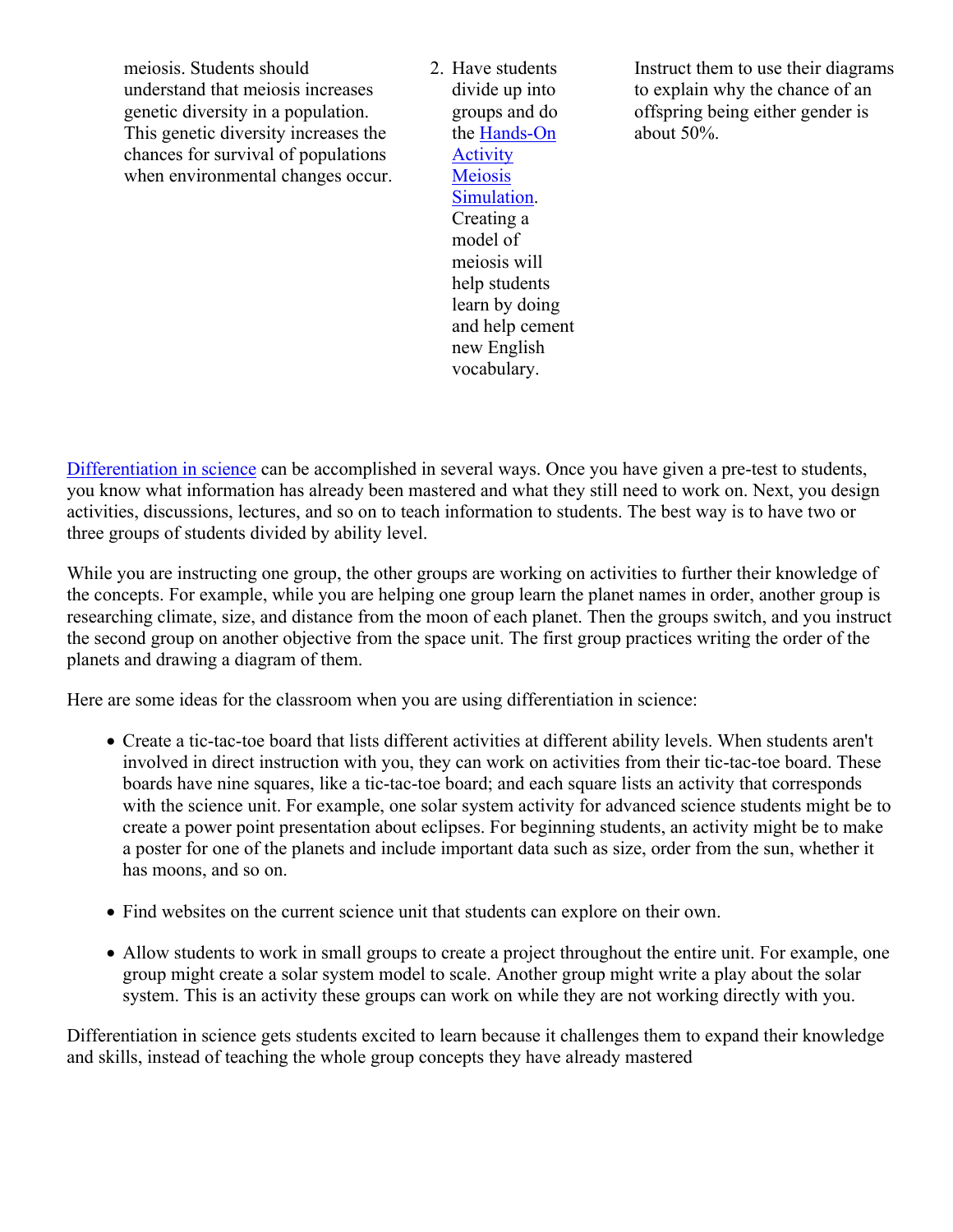# **Modifications & Accommodations**

Refer to QSAC EXCEL SMALL SPED ACCOMMOCATIONS spreadsheet in this discipline.

#### **Modifications and Accommodations used in this unit:**

In addition to differentiated instruction, IEP's and 504 accommocations will be utilized.

In addition to differentiated instruction, IEP's and 504 accommocations will be utilized.

#### **Benchmark Assessments**

**Benchmark Assessments** are given periodically (e.g., at the end of every quarter or as frequently as once per month) throughout a school year to establish baseline achievement data and measure progress toward a standard or set of academic standards and goals.

#### **Schoolwide Benchmark assessments:**

Aimsweb benchmarks 3X a year

Linkit Benchmarks 3X a year

### **Additional Benchmarks used in this unit:**

Pre and post assessments to measure growth.

### **Formative Assessments**

Assessment allows both instructor and student to monitor progress towards achieving learning objectives, and can be approached in a variety of ways. **Formative assessment** refers to tools that identify misconceptions, struggles, and learning gaps along the way and assess how to close those gaps. It includes effective tools for helping to shape learning, and can even bolster students' abilities to take ownership of their learning when they understand that the goal is to improve learning, not apply final marks (Trumbull and Lash, 2013). It can include students assessing themselves, peers, or even the instructor, through writing, quizzes, conversation, and more. In short, formative assessment occurs throughout a class or course, and seeks to improve student achievement of learning objectives through approaches that can support specific student needs (Theal and Franklin, 2010, p. 151).

#### **Formative Assessments used in this unit:**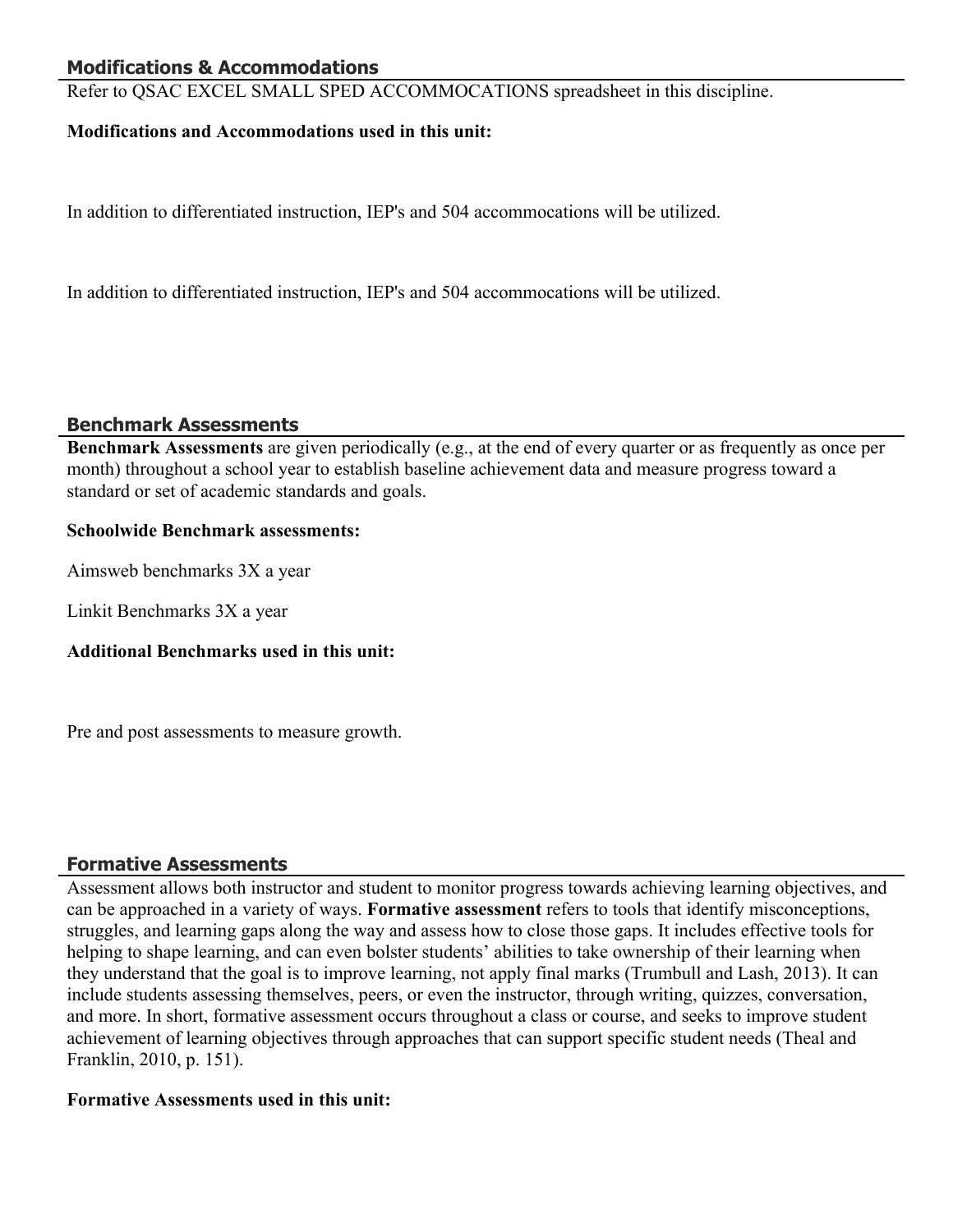See assessments located in links above.

#### **Summative Assessments**

**Summative assessments** evaluate student learning, knowledge, proficiency, or success at the conclusion of an instructional period, like a unit, course, or program. Summative assessments are almost always formally graded and often heavily weighted (though they do not need to be). Summative assessment can be used to great effect in conjunction and alignment with formative assessment, and instructors can consider a variety of ways to combine these approaches.

#### **Summative assessments for this unit:**

See assessments located in links above.

# **Instructional Materials**

See materials located in links above.

Discovery Techbook

Teacher made materials

Additional labs are available through NJCTL on-line curriculum

### **Standards**

| SCI.MS.LS1.B | Growth and Development of Organisms                                                                                                                                                                                                                                |
|--------------|--------------------------------------------------------------------------------------------------------------------------------------------------------------------------------------------------------------------------------------------------------------------|
|              | In multicellular organisms, the body is a system of multiple interacting subsystems. These<br>subsystems are groups of cells that work together to form tissues and organs that are<br>specialized for particular body functions.                                  |
|              | Emphasis is on developing evidence that living things are made of cells, distinguishing<br>between living and non-living things, and understanding that living things may be made of<br>one cell or many and varied cells.                                         |
| SCI.MS-LS1-4 | Use argument based on empirical evidence and scientific reasoning to support an<br>explanation for how characteristic animal behaviors and specialized plant structures affect<br>the probability of successful reproduction of animals and plants respectively.   |
| MA.6.EE.C.9  | Use variables to represent two quantities in a real-world problem that change in<br>relationship to one another; write an equation to express one quantity, thought of as the<br>dependent variable, in terms of the other quantity, thought of as the independent |